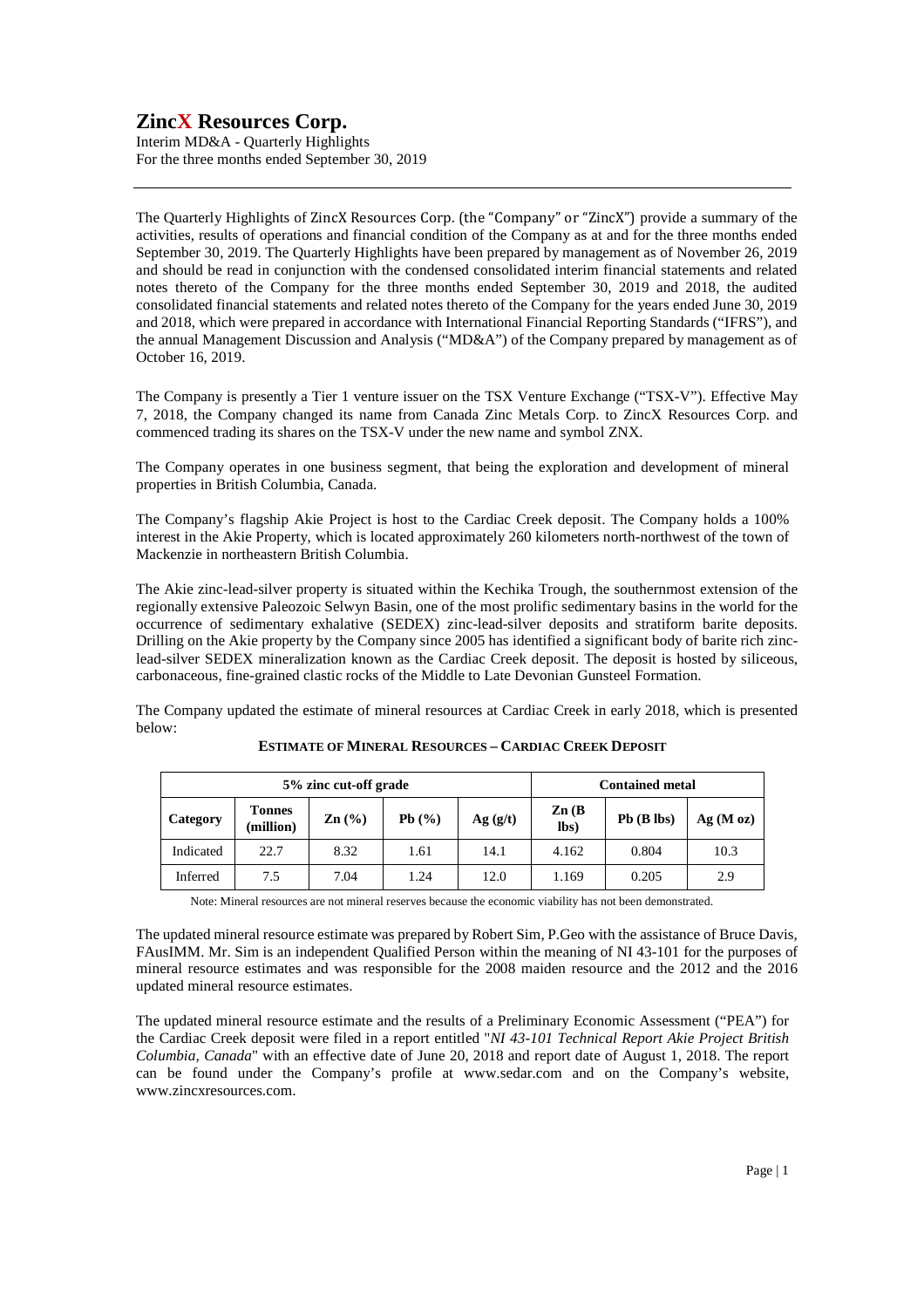Interim MD&A - Quarterly Highlights For the three months ended September 30, 2019

The Kechika Regional Project consists of 10 properties including the Pie, Yuen, Cirque East and Mt. Alcock properties extending northwest from the Akie property for approximately 140 kilometres along the strike of the highly prospective Gunsteel Formation shale; the main host rock for known SEDEX zinc-lead-silver deposits in the Kechika Trough of northeastern British Columbia.

The Pie, Yuen, Cirque East properties (known as the "Pie Properties") are the subject of a joint venture arrangement with Teck Resources Limited ("Teck") and its JV partner, Korea Zinc Co., Ltd. ("Korea Zinc") to jointly explore the Pie Properties on a 49%-51% joint venture basis, with Teck acting as the operator. Teck and Korea Zinc acquired 51% interest in the Pie Properties by incurring cumulative aggregate exploration expenditures of \$3,500,000 to December 31, 2017.

### **Overall performance**

### **2019 Akie drilling program**

The 2019 exploration program was designed to achieve several key objectives including: additional close spaced drill intersections within the current resource model, extend the high-grade core of the Cardiac Creek deposit, and collect geotechnical and structural data. To achieve these objectives, the Company completed 4 HQ diameter diamond drill holes totalling 2,347 metres. A total of 480 core samples were taken and submitted for lab analysis. All results have been received. A brief summary of the 2019 drill program is provided below.

All four drill holes targeted the high-grade core of the Cardiac Creek deposit with the intent of expanding its boundary's. Drill holes **A-19-150** and **A-19-151** both targeted the southeast extents of the core, drill hole **A-19-153** targeted the central area of the core, and **A-191-54** targeted the up-dip extents of the core. All four targets were achieved their intended target areas intersecting mineralisation that is characteristic of the highgrade core with extensive thickly bedded, planar laminated sulphide beds with an increasing proportion of sphalerite and galena mineralisation present towards the base of the zone. The presence of "mottled" textured sulphide beds within the mineralisation is indicative of higher-grade Zn and Pb mineralisation. Drill holes A-19-151 and A-191-53 both intersected the Footwall Zone and thin lenses of massive sulphide. All four holes were drilled into the debris flows of the Paul River formation and or the calcareous siltstones of the Road River Group.

The 2019 drill program returned some impressive results characteristic of the high-grade core. Some examples include hole **A-19-153** which provided a phenomenal intercept of 57.79 metres (true width) grading 11.79% Zn+Pb and 19.1 g/t Ag; including a high-grade core interval of 22.61% Zn+Pb and 36.2 g/t Ag over 15.44 metres (true width). Hole **A-19-154** returned 8.30% Zn+Pb and 13.3 g/t Ag over a true width of 19.50 metres including 10.25% Zn+Pb and 15.4 g/t Ag over a true width of 11.97 metres. Along the southeast edge of the high-grade core  $\mathbf{A}\text{-}19\text{-}151$  returned 16.37 metres (true width) grading 9.8% Zn+Pb and 15.5 g/t Ag. Higher-grade intervals are present including 10.74% Zn+Pb and 16.74 g/t Ag over a true width of 14.24 metres. Significant results from the 2019 drill holes are tabulated below.

Geotechnical and structural data was collected from all the 2019 drill holes above, throughout and below the Cardiac Creek Zone. Importantly drill hole A-19-154 was collared from the footwall side of the deposit which allowed for the collection of key geotechnical and structural data within a large section of the calcareous siltstones of the Road River Group. The data collected would be directly applicable to any future engineering studies or design as related to the proposed underground program.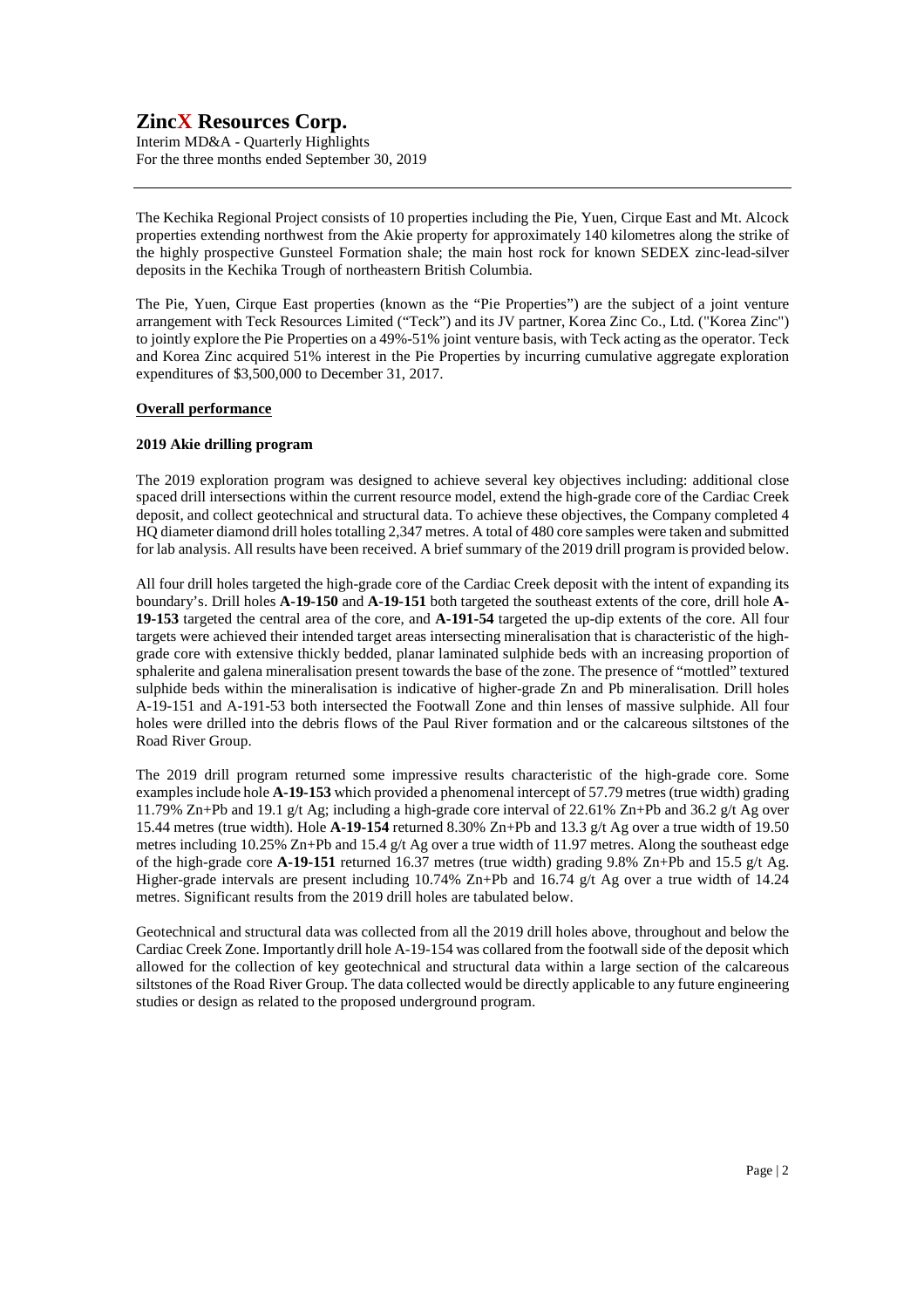Interim MD&A - Quarterly Highlights For the three months ended September 30, 2019

| <b>Drill Hole</b> | From $(m)$ | To(m)  | True Width $(m)^*$ | $\text{Zn}$ $\left(\frac{0}{0}\right)$ | Pb $(%$ | $Ag (g/t)^{H}$ | $\mathbf{Zn+Pb}$ (%) |
|-------------------|------------|--------|--------------------|----------------------------------------|---------|----------------|----------------------|
| $A-19-150$        | 480.75     | 537.14 | 38.18              | 6.14                                   | 1.15    | 10.8           | 7.29                 |
| CCZ               | 490.89     | 537.14 | 31.38              | 7.20                                   | 1.38    | 12.4           | 8.58                 |
| including         | 502.31     | 537.14 | 23.68              | 8.40                                   | 1.64    | 14.0           | 10.04                |
| including         | 502.31     | 518.45 | 10.94              | 10.85                                  | 2.23    | 16.9           | 13.08                |
| A-19-151          | 560.00     | 608.80 | 30.85              | 4.91                                   | 0.98    | 9.7            | 5.89                 |
| ccz               | 568.42     | 594.40 | 16.37              | 8.10                                   | 1.67    | 15.5           | 9.77                 |
| including         | 571.15     | 593.75 | 14.24              | 8.88                                   | 1.86    | 16.7           | 10.74                |
| including         | 575.75     | 591.50 | 9.91               | 9.09                                   | 1.98    | 17.9           | 11.07                |
| <b>FW</b>         | 603.30     | 608.80 | 3.51               | 2.70                                   | 0.45    | 5.0            | 3.15                 |
| A-19-153          | 443.00     | 532.50 | 50.71              | 7.93                                   | 1.44    | 14.2           | 9.37                 |
| CCZ               | 454.00     | 507.25 | 30.14              | 11.47                                  | 2.32    | 19.7           | 13.78                |
| including         | 466.78     | 507.25 | 22.93              | 14.29                                  | 2.95    | 24.1           | 17.24                |
| including         | 480.75     | 506.59 | 14.65              | 16.20                                  | 3.39    | 27.0           | 19.59                |
| including         | 490.00     | 506.59 | 9.41               | 19.22                                  | 3.77    | 30.1           | 22.99                |
| <b>FW</b>         | 518.82     | 532.50 | 7.81               | 6.56                                   | 0.25    | 11.8           | 6.81                 |
| A-19-154          | 349.03     | 425.67 | 24.32              | 5.78                                   | 1.10    | 11.3           | 6.88                 |
| CCZ               | 349.03     | 410.50 | 19.50              | 6.96                                   | 1.34    | 13.3           | 8.30                 |
| including         | 353.19     | 390.91 | 11.97              | 8.56                                   | 1.69    | 15.4           | 10.25                |
| including         | 353.19     | 377.71 | 7.78               | 10.55                                  | 2.06    | 18.5           | 12.61                |

(\*) The true width in metres is calculated utilising the Geovia GEMS software package. The orientation of the mineralised horizon is estimated to have an azimuth of 130 degrees and a dip of -70 degrees. (CCZ) = Cardiac Creek Zone; (HW) = Hangingwall Zone; (FW)  $=$  Footwall Zone; (MS)  $=$  Massive Sulphide. ( $\ddot{\text{I}}$ ) Ag values below detection were given a value half of the detection limit for the purposes of weighted averaging. Hole A-19-152 was abandoned due to excessive deviation and restarted as hole A-19-153.

### **Exploration Objectives**

Akie Project:

- Continue definition drilling to expand the known extent of the Cardiac Creek deposit; update the current geological and resource models to NI 43-101 standards with all new drill results. Continue to examine trade-off studies to enhance the PEA including additional metallurgical lab testing and targeted geotechnical data acquisition to improve understanding of mine design parameters used in the PEA.
- Continue to evaluate outlying coincident geological/geophysical/geochemical targets for drill target definition.
- Continue to refine the design and costs of the planned underground exploration program. The underground exploration permit remains in good standing until December 2020. The underground exploration program was conceived in order to allow tightly spaced infill drilling from an underground decline in order to upgrade the current mineral resource to the Indicated and Measured levels of confidence. This would provide sufficient data for a pre-feasibility level of economic assessment of the ore body to be completed and investigate future viability of bulk sampling and mining.
- Continue environmental baseline sampling as required to maintain all related exploration permits in good standing.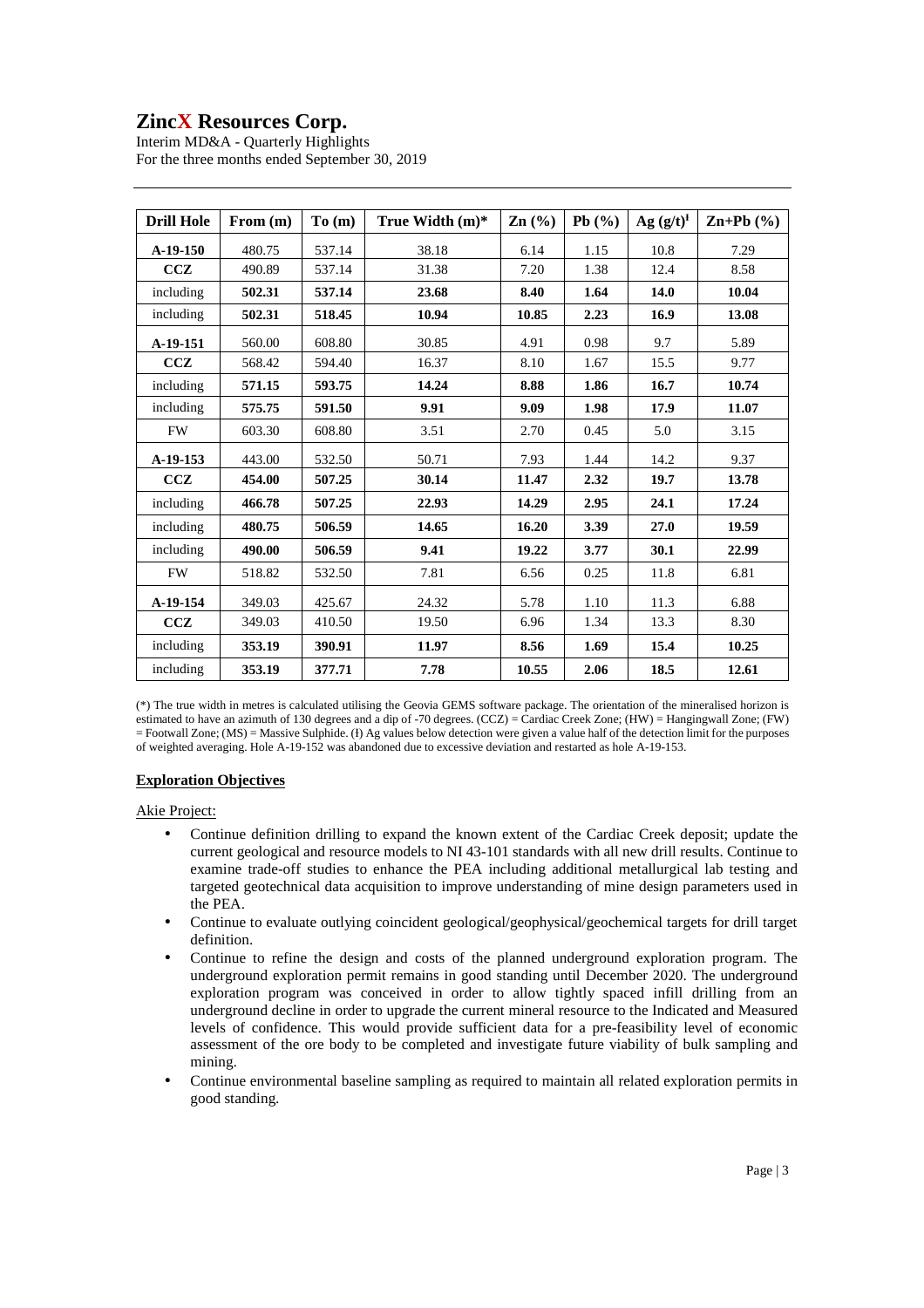Interim MD&A - Quarterly Highlights For the three months ended September 30, 2019

### Kechika Regional Project:

- Continue regional synthesis of all historical and modern exploration data to assist with gap analysis and drill target definition.
- Complete follow-up assessment of airborne gravity anomalies from the 2015 geophysical survey on Mt. Alcock and Yuen North.
- Continue to evaluate high priority greenfield targets.
- Refine target selection to identify drill targets.

Kechika Regional Project (Pie Option Properties):

- Continue to work closely with Teck to review and advise on plans for ongoing exploration on the properties.
- Monitor field exploration results and expenditures and option agreement commitments.
- The next planned phase of exploration on the optioned properties is expected to include continued drill testing of the highest priority targets.

Summary of exploration expenditures incurred on various properties:

|                                                                                                                                                                                                 | <b>Akie Property</b>                                                         | <b>Kechika Regional</b>   | <b>Total</b>                                                                 |
|-------------------------------------------------------------------------------------------------------------------------------------------------------------------------------------------------|------------------------------------------------------------------------------|---------------------------|------------------------------------------------------------------------------|
| <b>Acquisition Costs:</b>                                                                                                                                                                       |                                                                              |                           |                                                                              |
| Balance, June 30, 2018 and 2019, and<br>September 30, 2019                                                                                                                                      | \$<br>24,165,241                                                             | \$<br>192,768             | \$<br>24,358,009                                                             |
| <b>Deferred exploration costs:</b>                                                                                                                                                              |                                                                              |                           |                                                                              |
| <b>Balance, June 30, 2018</b><br>Camp equipment, depreciation<br>Drilling<br>Geology<br>Geophysics                                                                                              | \$<br>44,355,601<br>68,032<br>1,362,020<br>112,836<br>29,524                 | \$<br>4,354,446<br>13,579 | \$<br>48,710,047<br>68,032<br>1,362,020<br>112,836<br>13,579<br>29,524       |
| Preliminary Economic Assessment<br>Community consultations<br>Environmental studies and permit<br>compliance                                                                                    | 151,562<br>42,939                                                            |                           | 151,562<br>42,939                                                            |
| <b>Balance, June 30, 2019</b><br>Camp equipment, depreciation<br>Drilling<br>Geology<br>Community consultations<br>Environmental studies and permit<br>compliance<br><b>BC METC recoverable</b> | 46,122,514<br>13,836<br>759,201<br>12,432<br>150,000<br>23,307<br>(176, 411) | 4,368,025                 | 50,490,539<br>13,836<br>759,201<br>12,432<br>150,000<br>23,307<br>(176, 411) |
| Balance, September 30, 2019                                                                                                                                                                     | \$<br>46,904,879                                                             | \$<br>4,547,214           | \$<br>51,272,904                                                             |
| <b>Total, June 30, 2019</b>                                                                                                                                                                     | \$<br>70,287,755                                                             | \$<br>4,560,793           | \$<br>74,848,548                                                             |
| Total, September 30, 2019                                                                                                                                                                       | \$<br>71,070,120                                                             | \$<br>4,560,793           | \$<br>75,630,913                                                             |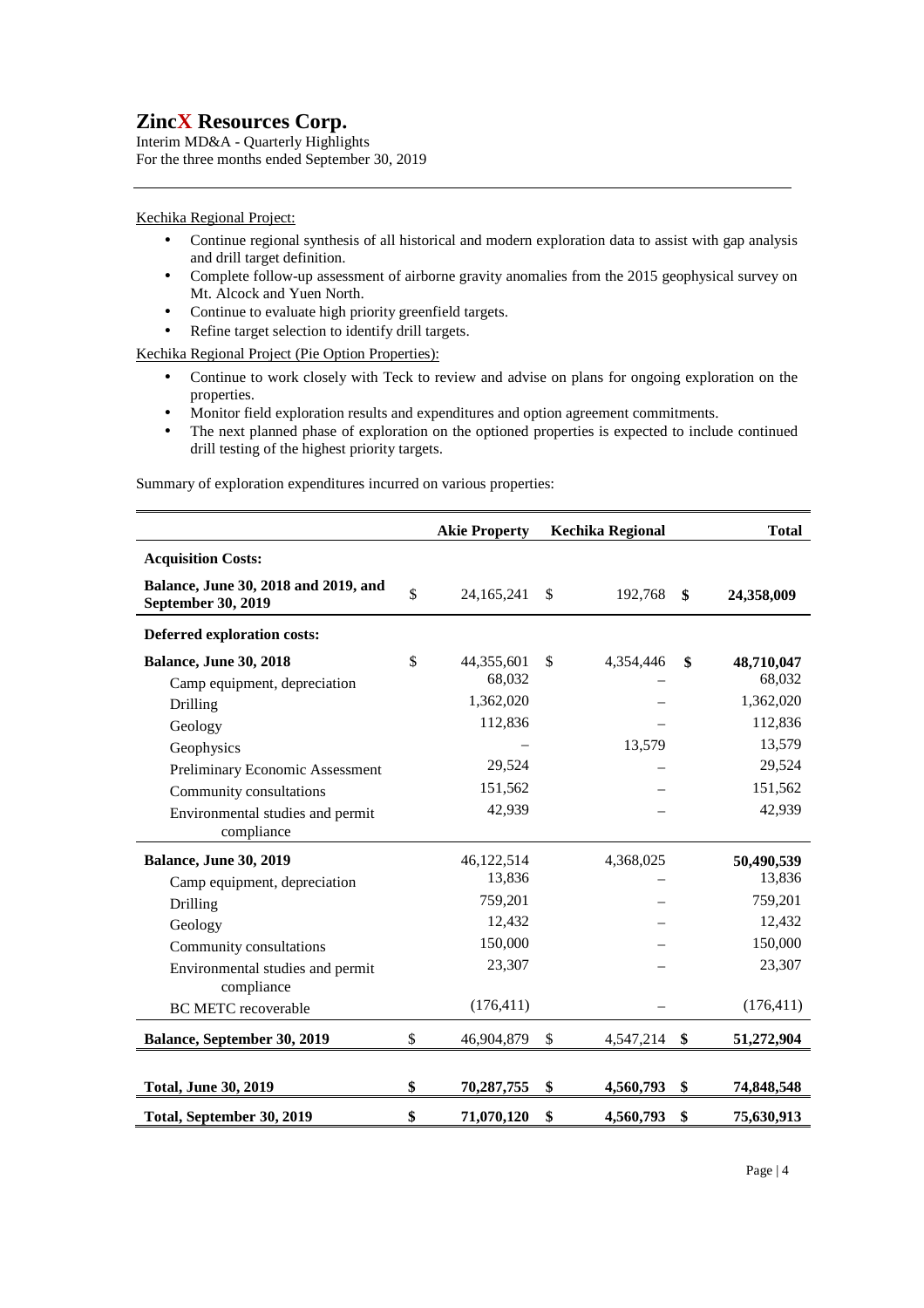Interim MD&A - Quarterly Highlights For the three months ended September 30, 2019

### **Results of Operations**

During the three months ended September 30, 2019, the Company reported a net income of \$3,666 or \$0.00 per share compared to a net loss of \$716,952 or \$0.00 per share during the same quarter last year, a decrease in net loss of \$720,618. The net income reported during the current quarter was a result of decreases in general administration expenses, reduction of impairment losses and deferred tax recovery of \$240,359 that resulted from partial amortization of the flow-through premium liabilities recorded in connection with the flow-through private placements.

Income reported for the first quarter ending September 30, 2019 included interest income earned on the Company's cash deposits and short-term investments of \$18,416 (2018 - \$23,602), accounting gain on adjustment for change in fair value of marketable securities of \$5,075 (2018 – loss of \$6,200) and administration fees of \$8,344 (2018 - \$2,892) earned for the use of the Company's Akie camp facilities and helicopter services by another exploration company during the 2019 summer drilling program.

The following expense categories contributed to the decrease in operating expenses by \$566,948 during the first quarter ended September 30, 2019 as compared to the same quarter of the previous fiscal year:

- Consulting fees decreased by \$124,877 as a result of less financial advisory services retained during the period;
- Director's fees decreased by \$10,000 as there were no fees paid to the directors of the Company during the current reporting period;
- Marketing and public relation expenses decreased by \$134,161 as there were no marketing campaigns or roadshows conducted during the current reporting period;
- Office expenses decreased by \$9,286 as a result of the Company's cost savings initiative;
- There were no share-based compensation expenses recognized during the current reporting period as there were no new stock options rewards. In the comparative quarter of fiscal 2019, the Company granted an aggregate of 1,100,000 stock options to its employees and consultants and recorded \$210,598 in share-based compensation expense with respect to these grants using the fair valuebased method of accounting;
- Regulatory and transfer agent fees decreased by \$5,107 due to reduction of costs related to the cancellation of the Company's treasury shares and termination of its Normal Course Issuer Bid ("NCIB"). The NCIB remained open until July 31, 2019 and has not been renewed after;
- Travel and promotion decreased by \$55,707 primarily due to a decrease in travel expenses by \$45,524. The higher travel expenses incurred in the summer of 2018 were associated with the management and investors' site visits to the Company's Akie camp during the exploration season. There were no similar expenses during the 2019 exploration season; and
- Wages and benefits decreased by \$19,265 as a result of decreased salary expenses.

There were no changes in management and administrative fees during the comparative quarters.

Rent expenses reported for the quarter ended September 30, 2019 decreased by \$21,937 as a result of adoption of IFRS 16 "Leases" policies effective July 1, 2019. The Company has a corporate office sublease arrangement, which was previously reported as an operating lease. As a result of the adoption of IFRS 16, rent expenses of \$22,500 related to the office sublease were replaced by the depreciation of the right-of-use asset ("ROU") of \$20,898 and interest expense on lease liability of \$2,797 (2018 - \$Nil). Actual lease payments remained the same as last year. Please also see section *New Accounting Policy* below and Notes 2 and 9 of the September 30, 2019 condensed consolidated interim financial statements on the adoption of IFRS 16.

The Company has elected not to recognize right-of-use assets and lease liabilities for its short-term leases that have a lease term of 12 months or less and leases of low-value assets. Consequently, the rent payments of \$2,345 (2018 - \$1,782) associated with the lease of the external storage facility were classified as operating rent expenses and charged directly to the statement of loss and comprehensive loss.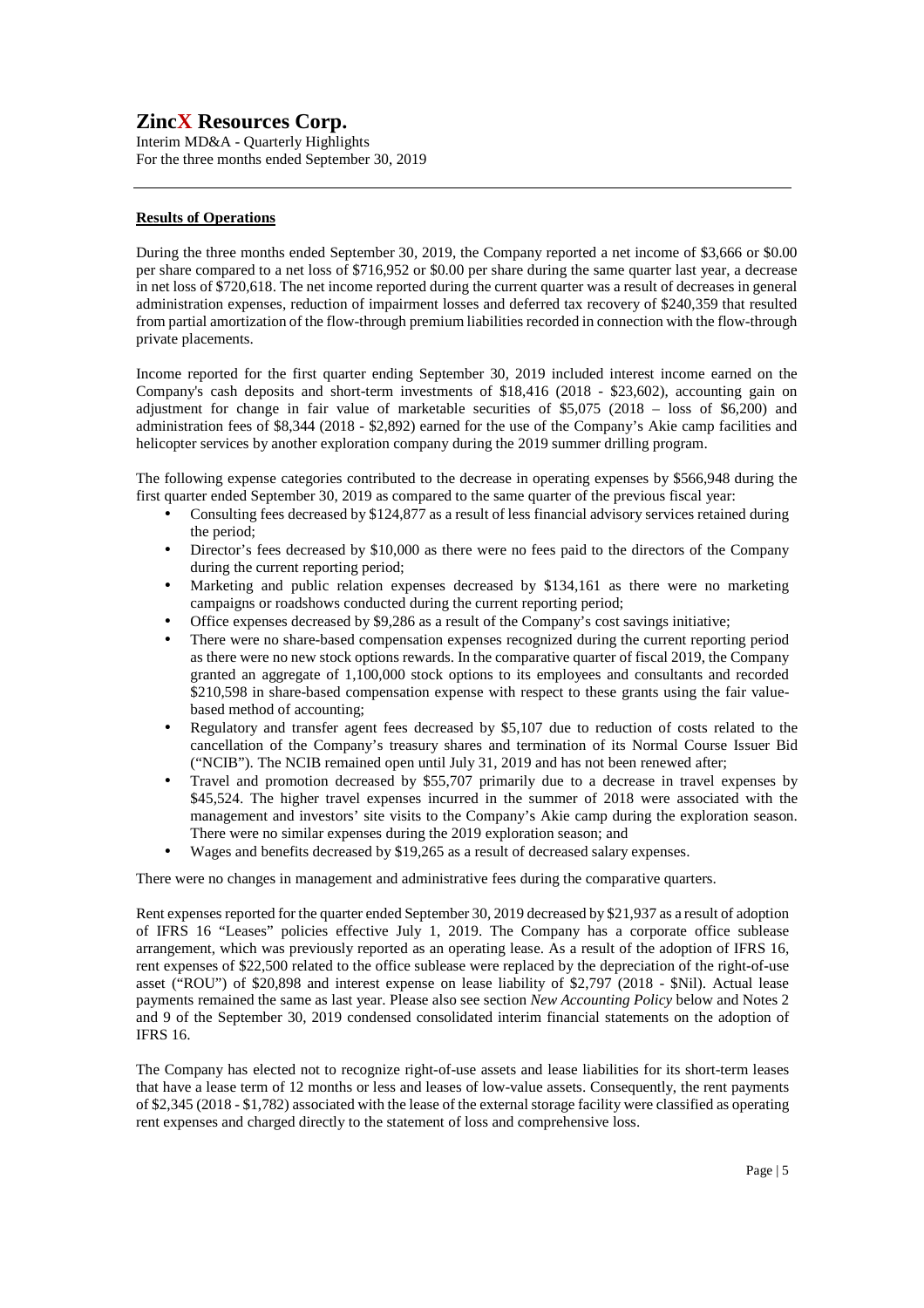Interim MD&A - Quarterly Highlights For the three months ended September 30, 2019

Costs associated with the short-term leases of various equipment during the exploration program were capitalized as a part of exploration and evaluation assets.

### **Liquidity and capital resources**

The Company's working capital position remains strong with its cash deposit of \$136,658 and GIC investments of \$1,772,763 as at September 30, 2019. Management believes that the Company has sufficient funds to meet its current obligations as they become due and to fund its exploration projects and administrative overhead for the next twelve months.

At September 30, 2019, the Company reported working capital of \$1,864,724 compared to \$2,737,151 compared at June 30, 2019, representing a decrease in working capital of \$872,427. The decrease in working capital was a result of general operating activities and exploration expenditures incurred during the quarter, which were partially offset by an exploration tax credit refund ("BC METC") of \$179,728.

Net cash decreased by \$666,013 from \$802,671 at June 30, 2019 to \$136,658 at September 30, 2019.

During the three months ended September 30, 2019, the Company utilized its cash and cash equivalents as follows:

- (a ) the Company used \$300,213 of its cash in operating activities compared to \$804,555 during the same period last fiscal year;
- (b ) exploration expenditures during the quarter were \$1,081,900 compared to \$944,578 last fiscal year;
- (c)  $$25,215$  (2018  $$Nil)$  was used for the purchase of camp fixtures;
- (d ) the Company redeemed \$753,768 (2018 \$1,500,000) of its GIC investments and received an aggregate interest of \$10,047 (2018 - \$9,260) on the redemption of the GICs;
- (e ) \$22,500 (2018 \$22,500) was paid for its office rent;
- (f ) there were no stock options exercised during the current reporting period as compared to 142,500 stock options exercised by employees and consultants of the Company in July 2018 for total gross proceeds of \$36,025; and
- (g ) there were no share purchase warrants exercised during the current reporting period as compared to 220,000 warrants exercised in July 2018 for total gross proceeds of \$121,000.

The Company's current assets excluding cash consisted of the following:

|                                          | September 30, 2019 | June 30, 2019 |
|------------------------------------------|--------------------|---------------|
| Government Sales Tax credits             | 67,913<br>\$       | 32,155<br>S.  |
| Interest accrued on reclamation deposits | 1,685              | 634           |
| BC METC, including interest              | 179,728            |               |
| Recoverable expenses/ other receivables  | 27,602             |               |
| Prepaid expenses                         | 54,298             | 60,641        |
| Marketable securities at fair value      | 46,950             | 41,875        |
| GIC investments                          | 1,772,763          | 2,524,460     |

As at September 30, 2019, the Company held GIC investments totaling \$1,750,000 with accrued interest of \$22,763. The GIC investments yield an average fixed interest rates of 2.27% and are fully redeemable.

In October 2019, the Company received a BC METC refund ("METC") of \$176,411 plus accumulated interest of \$3,317. The BC METC was claimed for the exploration expenditures incurred in fiscal 2018 above the expenditures renounced to flow-through subscribers.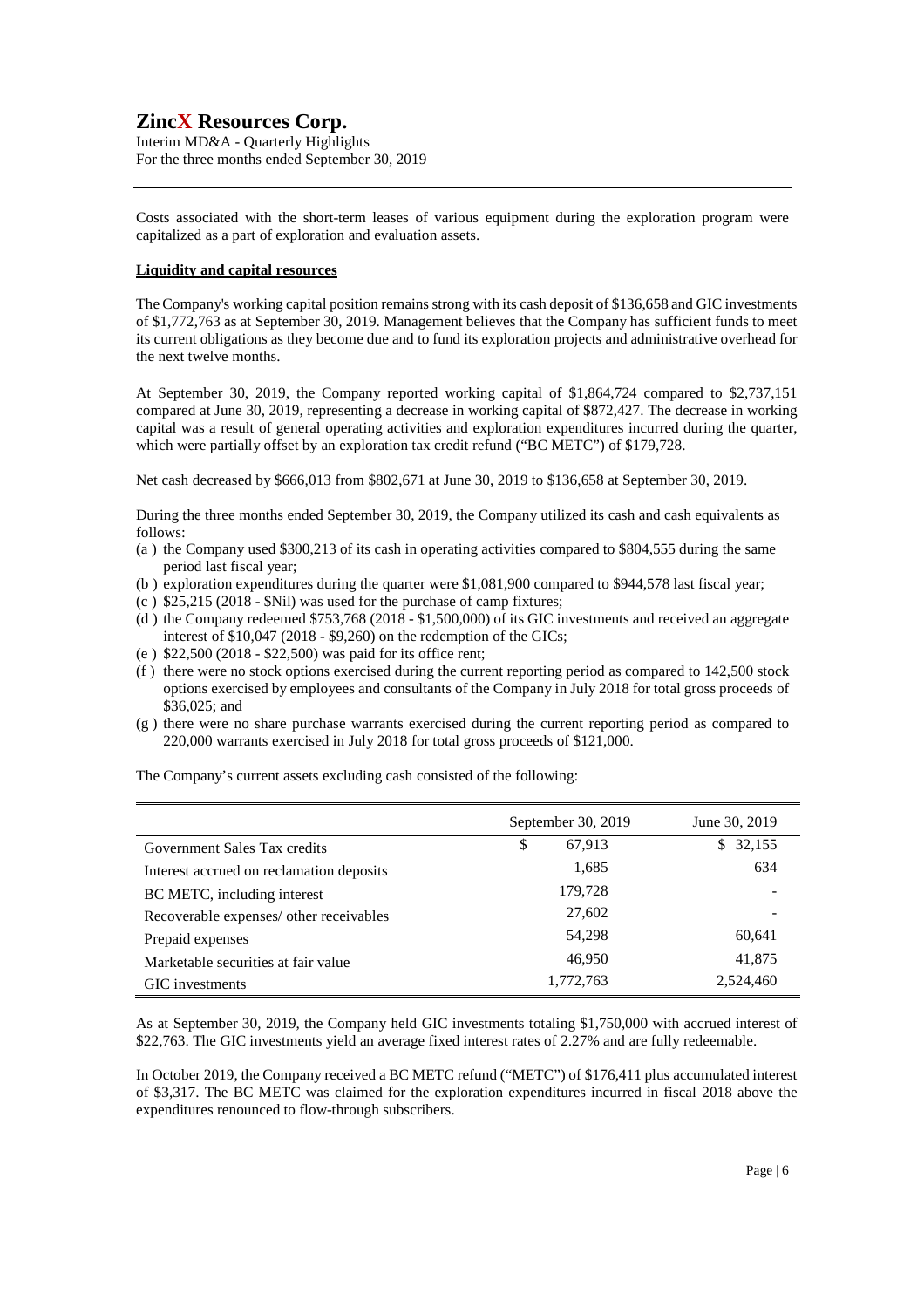Interim MD&A - Quarterly Highlights For the three months ended September 30, 2019

Current liabilities as at September 30, 2019 consisted of trade payables and accrued liabilities of \$337,882 (June 30, 2019 - \$483,840), which mainly consisted of exploration payables and were paid subsequent to September 30, 2019, current portion of lease liability of \$83,905 (June 30, 2019 - \$Nil) recognized on the adoption of IFRS 16, and flow-through premium liability of \$1,086 (June 30, 2019 - \$241,445) recorded in connection with the November-December 2018 flow-through private placements. The flow-through premium liability does not represent cash liability to the Company and will be fully amortized by December 2019 after the Company incurs qualifying flow-through exploration expenditures.

The other sources of funds potentially available to the Company are through the exercise of outstanding stock options. See Item 1.15 – Other Requirements – Summary of Outstanding Share Data. There can be no assurance, whatsoever, that any or all these outstanding exercisable securities will be exercised.

The Company has and may continue to have capital requirements in excess of its currently available resources. In the event the Company's plans change, its assumptions change or prove inaccurate, or its capital resources in addition to projected cash flow, if any, prove to be insufficient to fund its future operations, the Company may be required to seek additional financing. Although the Company has been successful in raising the above funds, there can be no assurance that the Company will have sufficient financing to meet its future capital requirements or that additional financing will be available on terms acceptable to the Company in the future.

The Company's overall success will be affected by its current or future business activities. The Company is currently in the process of acquiring and exploring its interests in resource properties and has not yet determined whether these properties contain mineral deposits that are economically recoverable. The continued operations of the Company and the recoverability of expenditures incurred in these resource properties are dependent upon the existence of economically recoverable reserves, securing and maintaining title and beneficial interest in the properties, obtaining necessary financing to explore and develop the properties, and upon future profitable production or proceeds from disposition of the resource properties.

The Company is exposed in varying degrees to a variety of financial instrument related risks, including price risk with respect to commodity and equity prices. The Company closely monitors certain commodity prices, individual equity movements, and the stock market to determine the appropriate course of action to be taken by the Company. For further discussion of financial risks, please refer to Note 17 of the condensed consolidated interim financial statements for the three months ended September 30, 2019.

### Transactions with related parties

The remuneration of directors and other key management personnel during the three months ended September 30, 2019 and 2018 were as follows:

| September 30,                           | 2019          | 2018        |
|-----------------------------------------|---------------|-------------|
|                                         |               |             |
| Consulting fees (iii)                   | \$<br>3,750   | \$<br>3,750 |
| Directors fees (ii)                     |               | 10,000      |
| Exploration and evaluation expenditures |               |             |
| (geological consulting) (iv)            | 40,320        | 37,500      |
| Management fees (i)                     | 88,500        | 88,500      |
| Other employment benefits $(v)$         | 7,656         | 7,656       |
| Total                                   | \$<br>140,226 | 147,406     |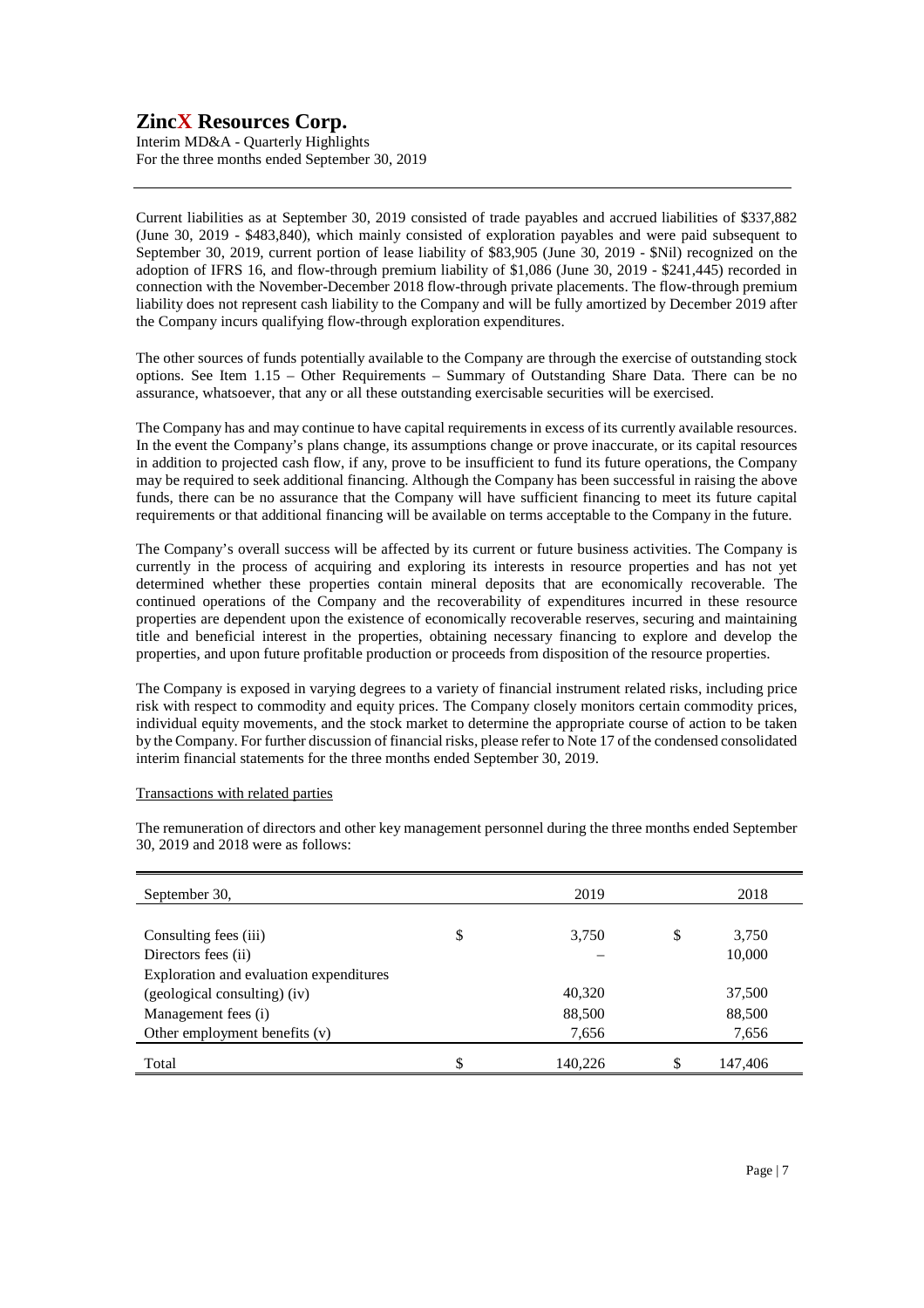Interim MD&A - Quarterly Highlights For the three months ended September 30, 2019

(i) Pursuant to a management and administrative services agreement amended effective July 1, 2011 and May 1, 2014 with Varshney Capital Corp. ("VCC"), a company with two common directors, Peeyush Varshney and Praveen Varshney, the Company agreed to pay monthly management and administrative fees of \$29,500 and \$5,000, respectively.

During the three months ended September 30, 2019, the Company paid \$88,500 (2019 – \$88,500) for management fees and  $$15,000 (2018 - $15,000)$  for administrative fees to VCC;

- (ii) the Company paid \$Nil (2018 \$10,000) in directors' fees;
- (iii) the Company paid \$3,750 (2018 \$3,750) for consulting fees to Sircon AG, a company controlled by Marco Strub, a director of the Company ;
- (iv) the Company paid geological consulting fees of \$40,320 (2018 \$37,500) to Ridgeview Resources Ltd., a company controlled by Ken MacDonald, VP of Exploration of the Company, of which \$38,304 (2018 - \$34,375) was capitalized as exploration and evaluation costs and \$2,016 (2018 - \$3,125) was expensed as corporate consulting fees; and
- (v) other employment benefits included life insurance and health benefits for the CEO and health benefits for the CFO of the Company.

### *New accounting policy: IFRS 16 – Leases ("IFRS 16")*

As at July 1, 2019, the Company adopted all of the requirements of IFRS 16 using the modified retrospective approach. The modified retrospective approach does not require restatement of prior period financial information and continues to be reported under IAS 17, Leases.

Under IFRS 16, the Company is required to assess whether a contract is, or contains, a lease at the inception of the contract. A contract is, or contains, a lease if the contract conveys the right to control the use of an identified asset for a period of time in exchange for consideration. The Company evaluates whether the contract involves the use of an identified asset, whether the Company has the right to obtain substantially all of the economic benefits from use of the asset during the term of the arrangement, and if the Company has the right to direct the use of the asset.

As a lessee, the Company recognizes a right-of-use asset, and a lease liability at the commencement date of a lease. The right-of-use asset is initially measured at cost, which is comprised of the initial amount of the lease liability adjusted for any lease payments made at or before the commencement date, less any lease incentives received. The right-of-use asset is subsequently depreciated from the commencement date to the earlier of the end of the lease term, or the end of the useful life of the asset. In addition, the right-of-use asset may be reduced due to impairment losses, if any, and adjusted for certain remeasurements of the lease liability.

A lease liability is initially measured at the present value of the lease payments that are unpaid at the commencement date, discounted by the interest rate implicit in the lease, or if that rate cannot be readily determined, the incremental borrowing rate of the Company. Lease payments included in the measurement of the lease liability include fixed payments less any lease incentives receivable, variable lease payments that depend on an index or a rate, amounts expected to be payable under a residual value guarantee, and the exercise price of purchase options if the Company is reasonably certain to exercise that option.

The lease liability is subsequently measured at amortized cost using the effective interest method. It is remeasured when there is a modification, change in the lease term, change in the fixed lease payments or a change in the assessment to purchase the underlying asset.